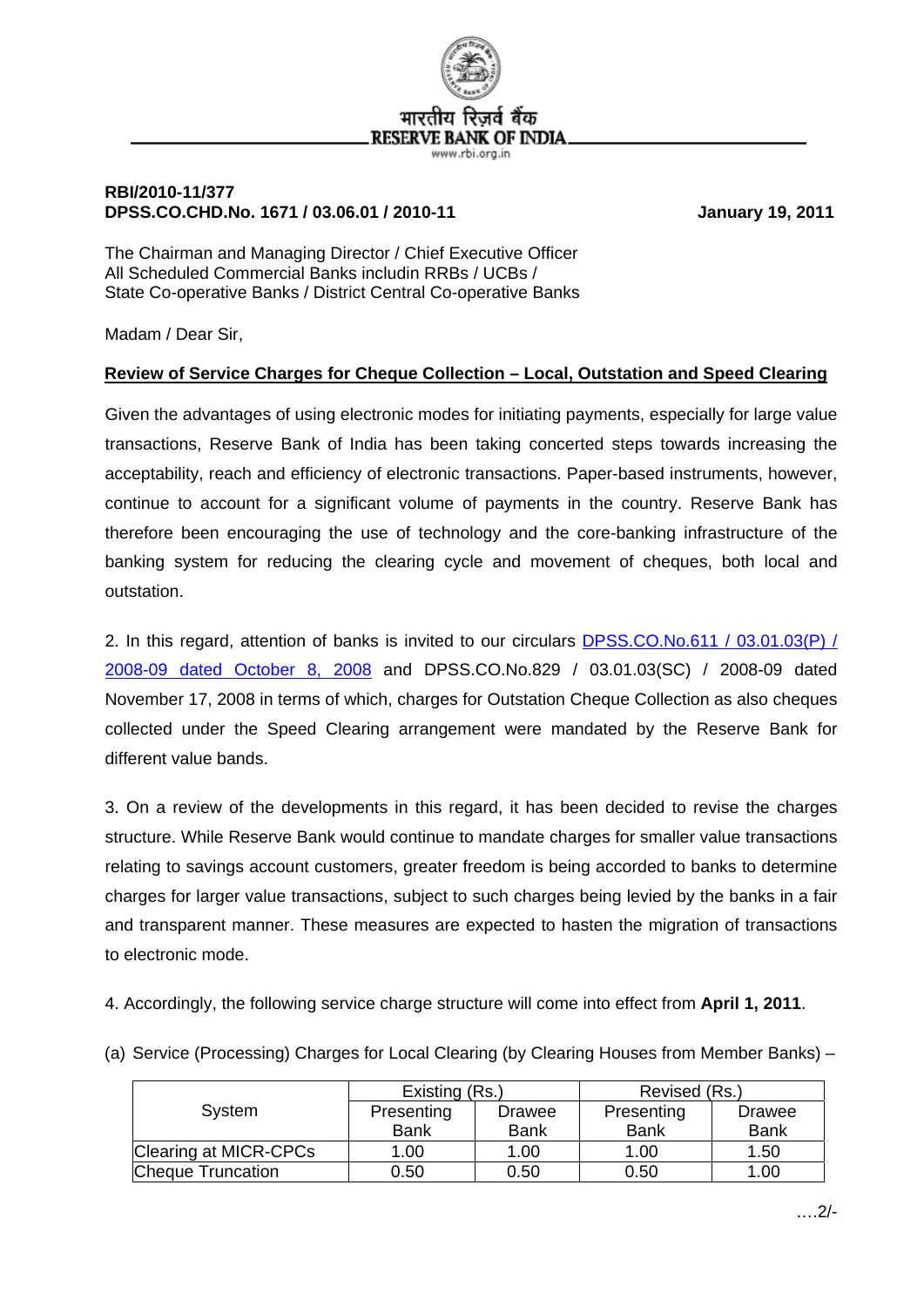## (b) Service Charges for Outstation Cheque Collection –

| Existing (Rs.)                                   |                                         | Revised (Rs.)                                    |                                                 |               |
|--------------------------------------------------|-----------------------------------------|--------------------------------------------------|-------------------------------------------------|---------------|
| Value                                            | Service<br>charge from<br>all customers | Value                                            | Service charge<br>from Savings<br>a/c customers |               |
| Up to and including<br>10,000                    | 50                                      | Up to and including 5,000                        |                                                 | $25^{\wedge}$ |
|                                                  |                                         | Above 5,000 and up to and<br>including 10,000    | $50^{*}$                                        |               |
| Above 10,000 and up to<br>and including 1,00,000 | 100                                     | Above 10,000 and up to and<br>including 1,00,000 | $100^{*}$                                       |               |
| Above 1,00,000                                   | 150                                     | Above 1,00,000                                   | Left to the<br>banks to decide                  |               |

\* No change.

^ All inclusive maximum amount chargeable by banks to the customers.

(c) Service Charges for Cheque Collection under Speed Clearing (by Collecting Banks from customers) –

| Existing (Rs.)                  |                                         | Revised (Rs.)                   |                                                 |
|---------------------------------|-----------------------------------------|---------------------------------|-------------------------------------------------|
| Value                           | Service<br>charge from<br>all customers | Value                           | Service charge<br>from Savings<br>a/c customers |
| Up to and including<br>1,00,000 | Nil                                     | Up to and including<br>1,00,000 | Nil*                                            |
| Above 1,00,000                  | 150                                     | Above 1,00,000                  | Left to the<br>banks to decide                  |

\* No change.

5. Banks are free to fix charges for collection of instruments for credit to other types of accounts.

6. While fixing service charges not mandated herein, banks may note the following –

(a) The service charge structure put in place by the bank should have the approval of the Board of Directors.

(b) Charges fixed should be reasonable and computed on a cost-plus-basis and not as an arbitrary percentage of the value of the instrument. The service charges-structure should not be open ended and should clearly specify the maximum charges that would be levied on customers including charges if any, payable to other banks.

(c) While sharing service charges, banks may be guided by the provisions of circular CIR / RB-I / CCP / 64 dated April 8, 2010 issued by the Indian Banks' Association.